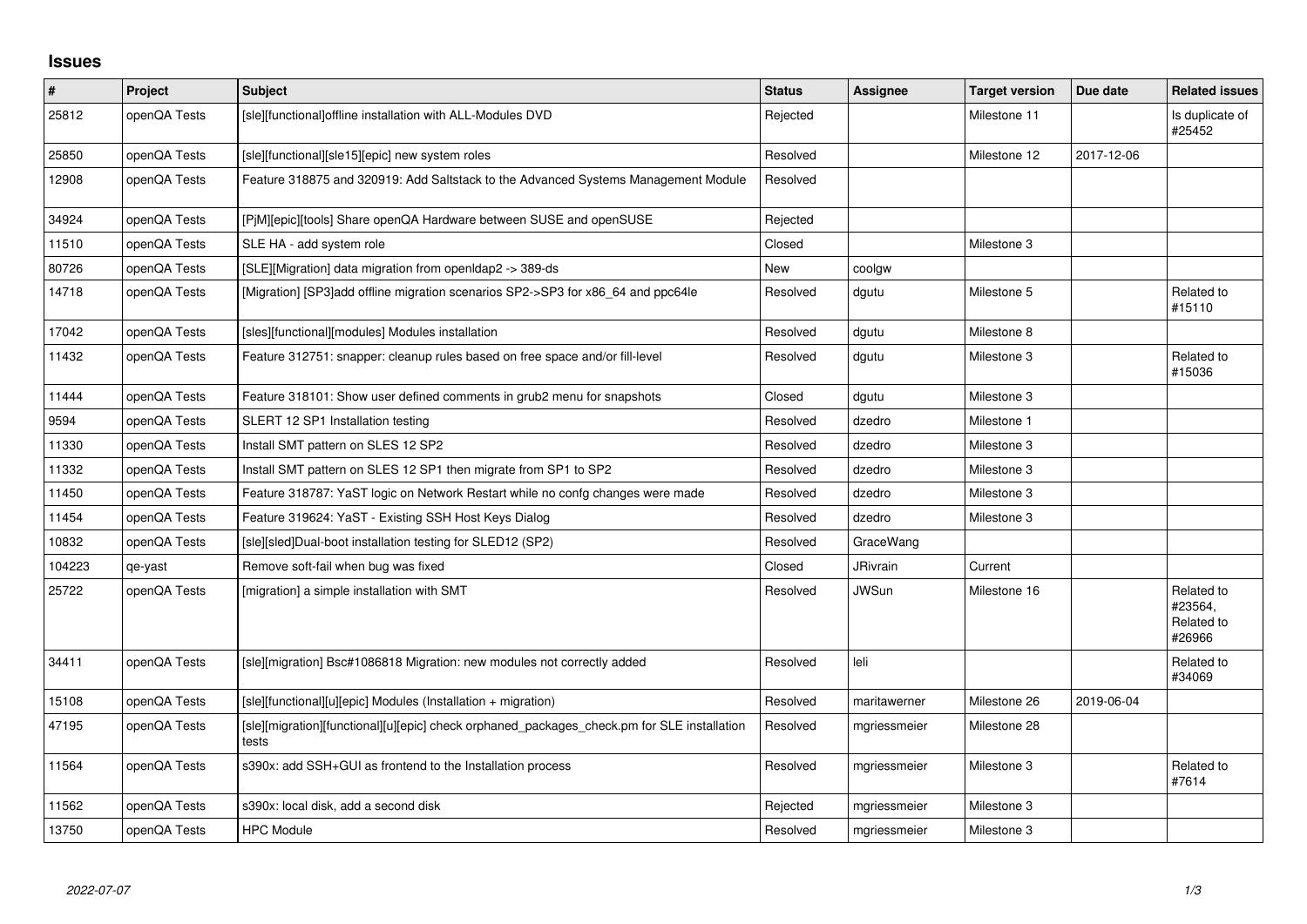| $\vert$ # | Project      | <b>Subject</b>                                                                                                                                                                                                                       | <b>Status</b> | Assignee    | <b>Target version</b> | Due date   | <b>Related issues</b>                         |
|-----------|--------------|--------------------------------------------------------------------------------------------------------------------------------------------------------------------------------------------------------------------------------------|---------------|-------------|-----------------------|------------|-----------------------------------------------|
| 11460     | openQA Tests | Feature 320494: Disable installation source after installation if we register system                                                                                                                                                 | Resolved      | michalnowak | Milestone 3           |            | Related to<br>#11708                          |
| 11456     | openQA Tests | Feature 319639: Set hostname in Installer properly                                                                                                                                                                                   | Resolved      | michalnowak | Milestone 3           |            |                                               |
| 11708     | openQA Tests | Add-on installation: review zypper_Ir testcase                                                                                                                                                                                       | Resolved      | michalnowak | Milestone 3           |            | Related to<br>#11460                          |
| 11800     | openQA Tests | Feature 320292: ALPN support for openssl                                                                                                                                                                                             | Resolved      | michalnowak | Milestone 3           |            |                                               |
| 15112     | openQA Tests | [Migration] SLES: minimal necessary patches                                                                                                                                                                                          | Resolved      | mitiao      | Milestone 6           |            | Related to<br>#10996.<br>Related to<br>#16718 |
| 15546     | openQA Tests | [Migration] Combine both online and offline upgrades into one jobgroup                                                                                                                                                               | Resolved      | mitiao      | Milestone 6           |            |                                               |
| 14720     | openQA Tests | [migration][sp3][aarch64] add offline migration scenarios SP2->SP3 for aarch64                                                                                                                                                       | Resolved      | mitiao      | Milestone 8           |            | Blocked by<br>#11948                          |
| 15110     | openQA Tests | [Online migration] SLES and SLED: SP2->SP3                                                                                                                                                                                           | Resolved      | mitiao      |                       |            | Related to<br>#14718                          |
| 11792     | openQA Tests | Feature 313516: implement image based snapshotting for btrfs analog to zfs send/receive                                                                                                                                              | Resolved      | mkravec     |                       |            |                                               |
| 11794     | openQA Tests | Feature 319335: VNC: Secondary viewonly password                                                                                                                                                                                     | Resolved      | mkravec     |                       |            |                                               |
| 11798     | openQA Tests | Feature 319981: ACPI Support for AArch64                                                                                                                                                                                             | Resolved      | mkravec     |                       |            |                                               |
| 11440     | openQA Tests | Feature 317897: [BETA 1] Provide minimal possible size of a btrfs filesystem for resizing                                                                                                                                            | Resolved      | mkravec     | Milestone 3           |            |                                               |
| 11442     | openQA Tests | Feature 317970: Remove creation of autoyast profile during installation                                                                                                                                                              | Resolved      | mkravec     | Milestone 3           |            |                                               |
| 11446     | openQA Tests | Feature 318144: Btrfs quota group improvements                                                                                                                                                                                       | Resolved      | mkravec     | Milestone 3           |            | Copied to<br>#13974                           |
| 11448     | openQA Tests | Feature 318405: implement bash autocompletion for btrfs commands                                                                                                                                                                     | Resolved      | mkravec     | Milestone 3           |            |                                               |
| 11452     | openQA Tests | Feature 318945: AutoYaST EULA display                                                                                                                                                                                                | Resolved      | mkravec     | Milestone 3           |            |                                               |
| 17208     | openQA Tests | [sle][functional][yast][y][mandatory][medium][epic] LVM Thin Provisioning                                                                                                                                                            | Resolved      | mloviska    | Milestone 21+         | 2018-09-25 |                                               |
| 11572     | openQA Tests | Toolchain Module on aarch 64                                                                                                                                                                                                         | Resolved      | okurz       |                       |            |                                               |
| 11436     | openQA Tests | Feature 317701: Additional bootloader testing: Do not use perl-bootloader in<br>vast2-bootloader                                                                                                                                     | Resolved      | okurz       | Milestone 3           |            |                                               |
| 12910     | openQA Tests | Feature 320418: Proper placement of "encrypt filesystem" option                                                                                                                                                                      | Resolved      | okurz       | Milestone 3           |            |                                               |
| 11458     | openQA Tests | Feature 319716: Automatic Update of YaST at beginning of the installation                                                                                                                                                            | Resolved      | okurz       | Milestone 3           |            |                                               |
| 11462     | openQA Tests | Feature 320597 and 320699: Introduce 'zypper lifecycle' to provide information about life<br>cycle of individual products and packages and Do not communicate End of Support dates,<br>that change later to a previous point in time | Resolved      | okurz       | Milestone 3           |            |                                               |
| 11804     | openQA Tests | Feature 320678: GCC 4.8 on SDK for AArch64                                                                                                                                                                                           | Resolved      | okurz       | Milestone 3           |            |                                               |
| 15306     | openQA Tests | [sles][functional]Feature 322050: Release lifecycle data for Toolchain Module                                                                                                                                                        | Resolved      | riafarov    | Milestone 9           |            |                                               |